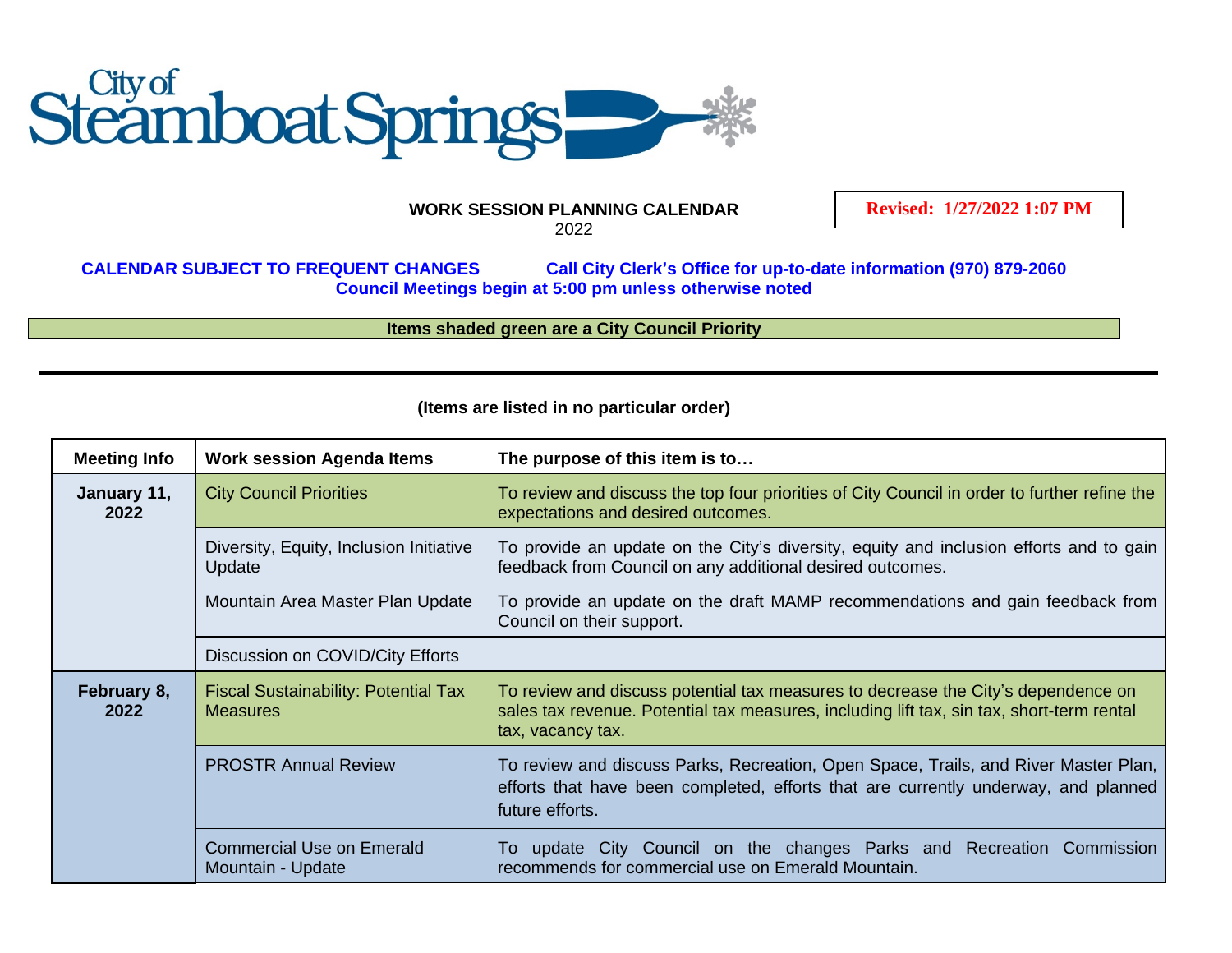| <b>Meeting Info</b>  | <b>Work session Agenda Items</b>                               | The purpose of this item is to                                                                                                                                                                      |
|----------------------|----------------------------------------------------------------|-----------------------------------------------------------------------------------------------------------------------------------------------------------------------------------------------------|
| March 8, 2022        | <b>Destination Management</b>                                  | To agree on definition of "destination management" and identify best methods for<br>funding in the future.                                                                                          |
|                      | <b>Fiscal Sustainability: Potential Tax</b><br><b>Measures</b> | To review and discuss potential tax measures to decrease the City's dependence on<br>sales tax revenue. Potential tax measures, including lift tax, sin tax, short-term rental<br>tax, vacancy tax. |
|                      | <b>Short-Term Rental Policy</b>                                | To provide Council with a summary of Planning Commission's consensus and receive<br>direction to move forward with an ordinance.                                                                    |
| April 12. 2022       | <b>Fire Mitigation</b>                                         | Update council on wildfire mitigation efforts within the city, county, and community. To<br>include update from Executive Director of the Routt County Wildfire Mitigation Council.                 |
|                      | <b>Water Conservation Efforts</b>                              | To review and discuss the Water Conservation Plan, efforts that have been completed,<br>efforts that are currently underway, and planned future efforts.                                            |
|                      | <b>Fiscal Sustainability: Potential Tax</b><br><b>Measures</b> | To review and discuss potential tax measures to decrease the City's dependence on<br>sales tax revenue. Potential tax measures, including lift tax, sin tax, short-term rental<br>tax, vacancy tax. |
| May 10, 2022         | Economic Development/Chamber<br>Funding                        | To discuss the proposed Tourism Business Improvement District (TBID), including<br>structure, terms, and process. Chamber will be presenting.                                                       |
|                      | <b>Destination Management</b>                                  |                                                                                                                                                                                                     |
|                      | <b>Fiscal Sustainability: Potential Tax</b><br><b>Measures</b> | To review and discuss potential tax measures to decrease the City's dependence on<br>sales tax revenue. Potential tax measures, including lift tax, sin tax, short-term rental<br>tax, vacancy tax. |
| <b>June 14, 2022</b> | <b>Elk River Water Treatment Plant</b>                         | To review and discuss the City's plans to construct a water treatment plant off of the<br>Elk River.                                                                                                |
|                      | <b>Wastewater Treatment Planning</b><br>and Expansion          | To examine and discuss the wastewater treatment plant's capacity, future capital<br>efforts, and thresholds.                                                                                        |
|                      | Fiscal Sustainability: Potential Tax<br><b>Measures</b>        | To review and discuss potential tax measures to decrease the City's dependence on<br>sales tax revenue. Potential tax measures, including lift tax, sin tax, short-term rental<br>tax, vacancy tax. |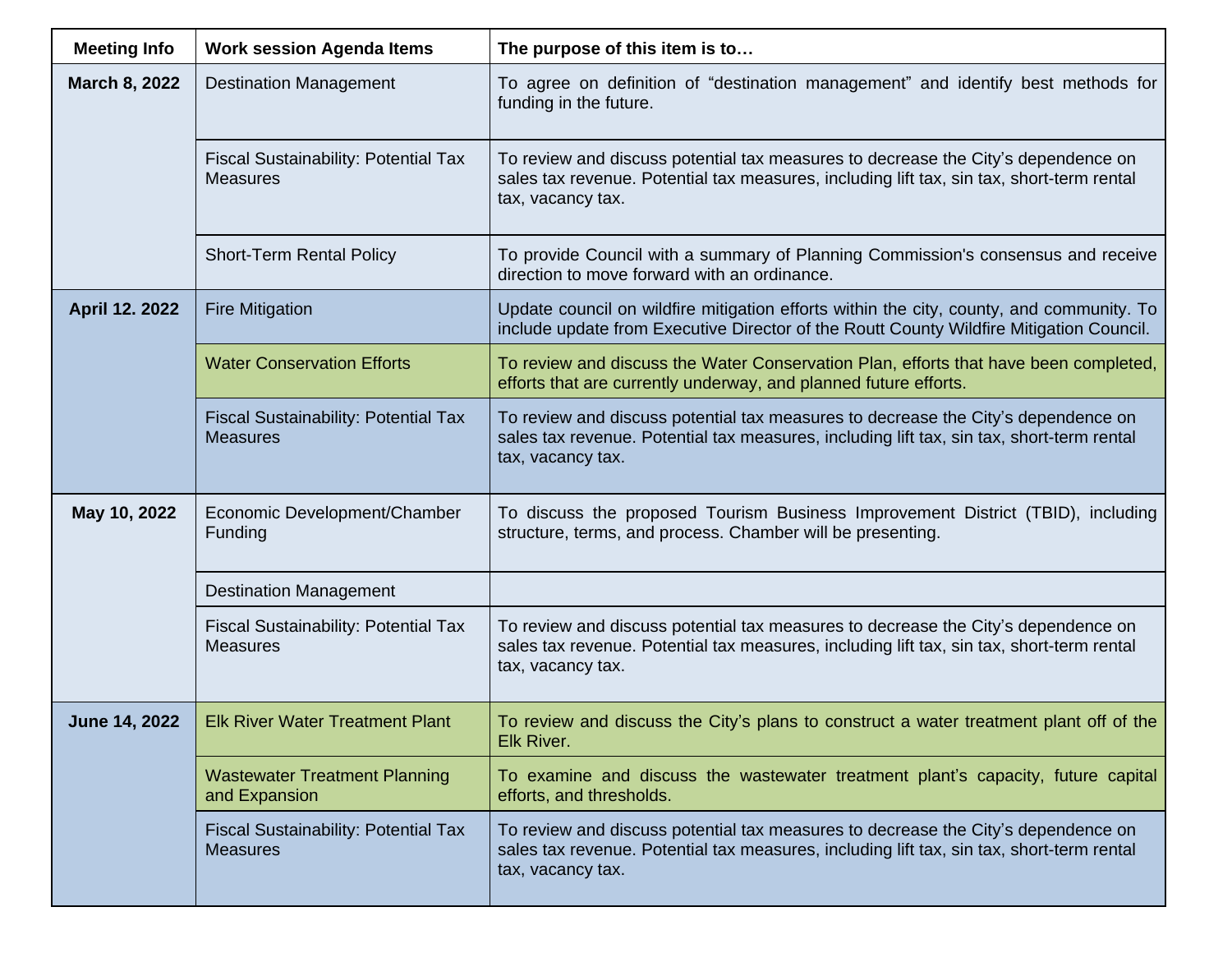| <b>Meeting Info</b>   | <b>Work session Agenda Items</b>                              | The purpose of this item is to                                                                                                                                                                                                                     |
|-----------------------|---------------------------------------------------------------|----------------------------------------------------------------------------------------------------------------------------------------------------------------------------------------------------------------------------------------------------|
| <b>July 12, 2022</b>  | E-bikes/E-toys                                                | To present to council various options and suggestions from staff on regulation of<br>and/or safety programs regarding electronic toys and bicycles (scooters, one wheels,<br>$etc.$ )                                                              |
|                       | <b>Bicycle Safety Stops</b>                                   | To discuss changes in state law and review the past year to determine if there have<br>been issues with the new legislation.                                                                                                                       |
|                       | <b>Howelsen Hill Annual Review</b>                            | To review and discuss Howelsen Hill operations, efforts that have been completed,<br>efforts that are currently underway, and planned future efforts. (This agenda item can<br>be rescheduled for April, May or June if another item is canceled). |
| September 13,<br>2022 | <b>Council Redistricting</b>                                  | To examine the voter population City Council districts to ensure boundaries are<br>changed, if such change is deemed necessary by Council.                                                                                                         |
|                       | Partnerships for Recreation<br><b>Facilities on City Land</b> | Discuss and provide direction on the internal review process for proposed projects on<br>City-owned land by private entities to ensure projects align with City master plans, City<br>Council goals, and staff capacity.                           |
|                       |                                                               |                                                                                                                                                                                                                                                    |
| December 13,<br>2022  |                                                               |                                                                                                                                                                                                                                                    |
|                       |                                                               |                                                                                                                                                                                                                                                    |
|                       |                                                               |                                                                                                                                                                                                                                                    |
|                       |                                                               |                                                                                                                                                                                                                                                    |

| UNSCHEDULED OR UPCOMING ITEMS |  |  |  |  |
|-------------------------------|--|--|--|--|
| <b>Purpose of item</b>        |  |  |  |  |
|                               |  |  |  |  |
|                               |  |  |  |  |
|                               |  |  |  |  |
|                               |  |  |  |  |
|                               |  |  |  |  |